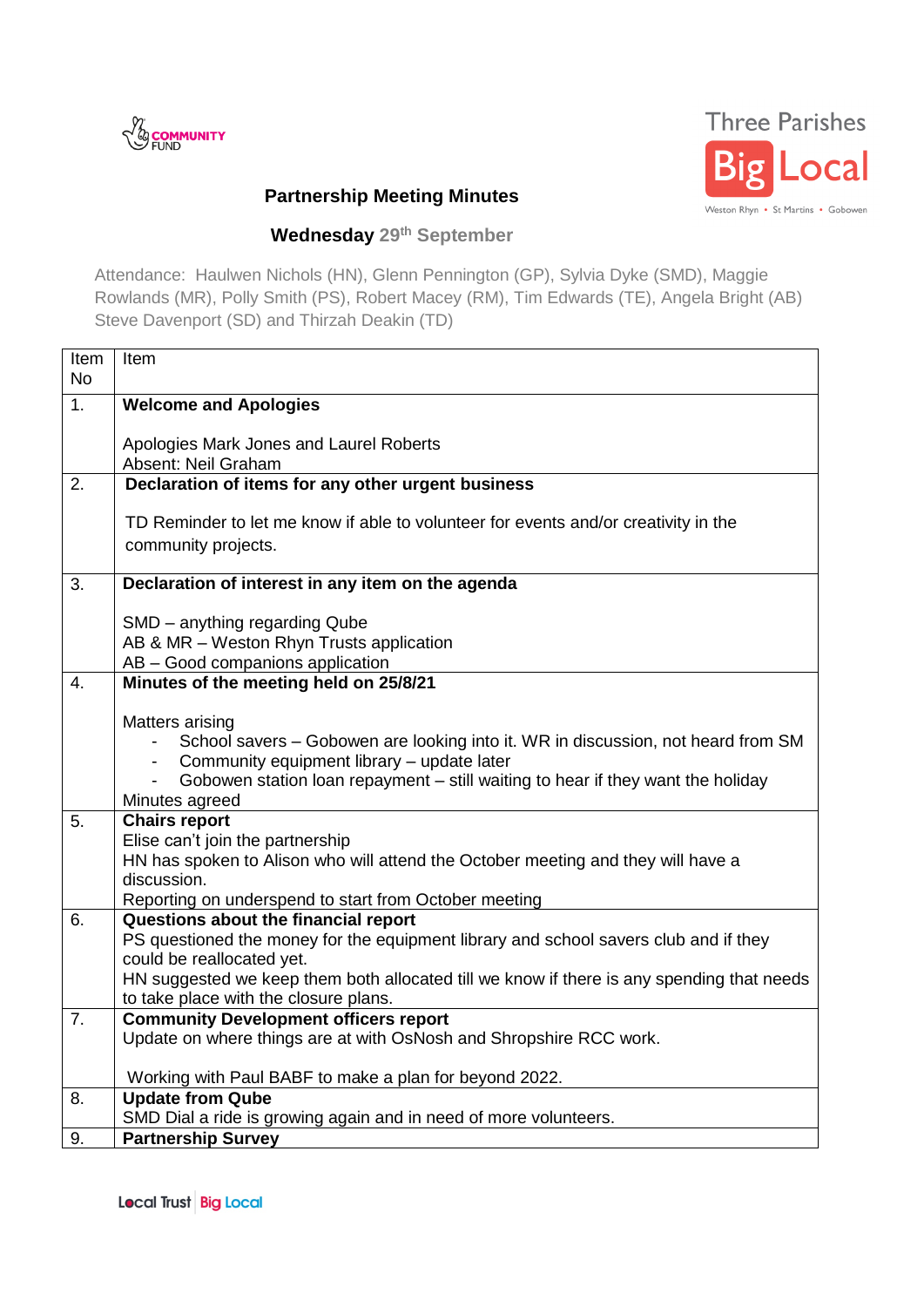|     | TE showed the partnership survey, going through the questions explaining why Local Trust                                                                                                                                                                                                                                                                                   |
|-----|----------------------------------------------------------------------------------------------------------------------------------------------------------------------------------------------------------------------------------------------------------------------------------------------------------------------------------------------------------------------------|
|     | is requiring what they are asking for.                                                                                                                                                                                                                                                                                                                                     |
|     | TD to liaise with partners re. what format they would like the form in.                                                                                                                                                                                                                                                                                                    |
|     | GP requested a definition of some of the terms to understand what the questions are<br>asking.                                                                                                                                                                                                                                                                             |
|     | TE & HN requests it to be completed by end of October.                                                                                                                                                                                                                                                                                                                     |
| 10. | Update on Health & Wellbeing projects (MR)                                                                                                                                                                                                                                                                                                                                 |
|     | Eat Well for Less Following the videos which did not meet expectations, working with Paul<br>Newman (representing OsNosh) to create a final plan of action including videos, feedback<br>and cooking demonstration. Once happy with progress 3PBL to decide if to continue with<br>OsNosh and release further funding. We will require volunteers to meet the community to |
|     | get the necessary feedback.                                                                                                                                                                                                                                                                                                                                                |
|     | <b>Shropshire RCC</b> Take up for Functional Fitness MOT has been good. Meeting with<br>Daphne & Susie in October to put a plan together for the rest of the sessions.                                                                                                                                                                                                     |
|     | PS highlighted that the posters didn't make it clear it was for 3PBL residents only. To                                                                                                                                                                                                                                                                                    |
|     | discuss with Shropshire RCC to see if that works with them as they're part funding it too.                                                                                                                                                                                                                                                                                 |
| 11. | New grant & expression of Interest applications (moved to end of meeting)                                                                                                                                                                                                                                                                                                  |
|     | <b>Oswestry Mens Shed - £6000 requested</b>                                                                                                                                                                                                                                                                                                                                |
|     | AB questioned how long the portacabin will last as current one hasn't lasted long. (Noted:                                                                                                                                                                                                                                                                                 |
|     | previous application was for a shed not a portacabin)                                                                                                                                                                                                                                                                                                                      |
|     | PS if they get all funding applied for they will have more then they need.                                                                                                                                                                                                                                                                                                 |
|     | They've had 2 large grants before and asking for a lot. Keen to support but not whole                                                                                                                                                                                                                                                                                      |
|     | amount. Offering some to help them secure match funding.                                                                                                                                                                                                                                                                                                                   |
|     | Can't underwrite as may end up needing to pay more.                                                                                                                                                                                                                                                                                                                        |
|     | All agreed to offer up to £3000 towards the £12,000 cost of the portacabin. This is on the                                                                                                                                                                                                                                                                                 |
|     | understanding / condition they raise £9k elsewhere and if raise more 3PBL's contribution                                                                                                                                                                                                                                                                                   |
|     | will be reduced to bring their funds up to £12k.                                                                                                                                                                                                                                                                                                                           |
|     |                                                                                                                                                                                                                                                                                                                                                                            |
|     | Gobowen Foodbank - grant<br>There is still a need. All in agreement to award £500                                                                                                                                                                                                                                                                                          |
|     |                                                                                                                                                                                                                                                                                                                                                                            |
|     | <b>Climate Action - EOI</b>                                                                                                                                                                                                                                                                                                                                                |
|     | GP thinks Parish Council will still have the money ringfenced – they need to check.                                                                                                                                                                                                                                                                                        |
|     | RM they've asked permission but still waiting to hear if can plant trees and wild flowers.                                                                                                                                                                                                                                                                                 |
|     | MR & TD there are lots of other pots of money for planting trees available.                                                                                                                                                                                                                                                                                                |
|     | HN All the new developments in St Martins will have money for developing this kind of                                                                                                                                                                                                                                                                                      |
|     | project.                                                                                                                                                                                                                                                                                                                                                                   |
|     | Give feedback, asking them to look into questions raised and alternative funding. Suggest<br>they speak to SD. When they have a clearer plan of budget, permission etc they can come                                                                                                                                                                                       |
|     | back to 3PBL.                                                                                                                                                                                                                                                                                                                                                              |
|     |                                                                                                                                                                                                                                                                                                                                                                            |
|     | <b>Weston Rhyn Good Companions - grant</b>                                                                                                                                                                                                                                                                                                                                 |
|     | Good to see social groups starting again. All in favour to award £500.                                                                                                                                                                                                                                                                                                     |
|     | Suggest they contact Gobowen to invite others along. RM can forward it to the previous                                                                                                                                                                                                                                                                                     |
|     | group leader.                                                                                                                                                                                                                                                                                                                                                              |
|     |                                                                                                                                                                                                                                                                                                                                                                            |
|     | <b>Weston Rhyn Trust - Recreation Ground</b>                                                                                                                                                                                                                                                                                                                               |
|     | The principle of purchasing play equipment on the Rec is well received, however the                                                                                                                                                                                                                                                                                        |
|     | application isn't clear as to what they are seeking funding for, and it isn't clear how this is<br>demonstrating representation from the community or the rest of the trustees.                                                                                                                                                                                            |
|     | All in agreement to support it but need to be a lot clearer in order to approve the                                                                                                                                                                                                                                                                                        |
|     | application. Need to demonstrate community involvement. Diversity & Inclusivity. Show                                                                                                                                                                                                                                                                                      |
|     | that it is the right thing to do / way to spend money.                                                                                                                                                                                                                                                                                                                     |
|     |                                                                                                                                                                                                                                                                                                                                                                            |
| 12. | GP to be the partnership representative to work with TD and AB and the trustees.<br>List of outstanding expressions of interest                                                                                                                                                                                                                                            |